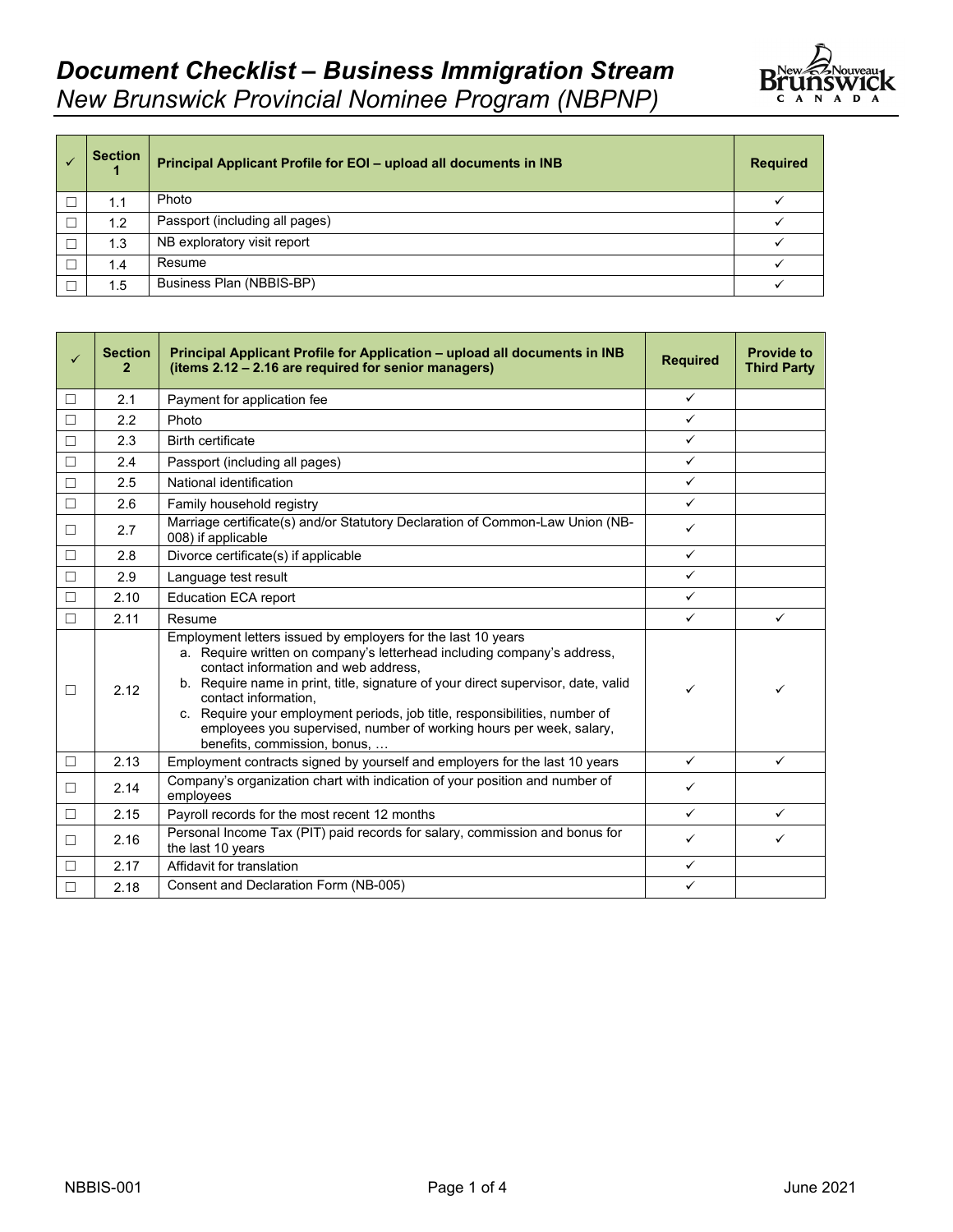| ✓            | <b>Section</b><br>з | Spouse or Common-Law Partner Profile for Application – upload all<br>documents in INB                                                                                                                                                                                                                                                                                                                                                                                             | <b>Required</b> | <b>Provide to</b><br><b>Third Party</b> |
|--------------|---------------------|-----------------------------------------------------------------------------------------------------------------------------------------------------------------------------------------------------------------------------------------------------------------------------------------------------------------------------------------------------------------------------------------------------------------------------------------------------------------------------------|-----------------|-----------------------------------------|
| $\checkmark$ | 3.1                 | Photo                                                                                                                                                                                                                                                                                                                                                                                                                                                                             | $\checkmark$    |                                         |
| П            | 3.2                 | <b>Birth certificate</b>                                                                                                                                                                                                                                                                                                                                                                                                                                                          | ✓               |                                         |
| П            | 3.3                 | Passport                                                                                                                                                                                                                                                                                                                                                                                                                                                                          | $\checkmark$    |                                         |
| $\Box$       | 3.4                 | National identification                                                                                                                                                                                                                                                                                                                                                                                                                                                           | $\checkmark$    |                                         |
| $\Box$       | 3.5                 | Family household registry                                                                                                                                                                                                                                                                                                                                                                                                                                                         | $\checkmark$    |                                         |
| П            | 3.6                 | Marriage certificate(s) and/or NB-008 Statutory Declaration of Common-Law<br>Union if applicable                                                                                                                                                                                                                                                                                                                                                                                  | $\checkmark$    |                                         |
| П            | 3.7                 | Divorce certificate(s) if applicable                                                                                                                                                                                                                                                                                                                                                                                                                                              | $\checkmark$    |                                         |
| П            | 3.8                 | Language test result                                                                                                                                                                                                                                                                                                                                                                                                                                                              | optional        |                                         |
| П            | 3.9                 | <b>Education ECA report</b>                                                                                                                                                                                                                                                                                                                                                                                                                                                       | optional        |                                         |
| П            | 3.10                | Resume                                                                                                                                                                                                                                                                                                                                                                                                                                                                            | $\checkmark$    | $\checkmark$                            |
| П            | 3.11                | Employment letters issued by employers for the last 10 years<br>a. Require written on company's letterhead including company's address,<br>contact information and web address,<br>b. Require name in print, title, signature of your direct supervisor, date, valid<br>contact information.<br>c. Require your employment periods, job title, responsibilities, number of<br>employees you supervised, number of working hours per week, salary,<br>benefits, commission, bonus, | ✓               | ✓                                       |
| П            | 3.12                | Employment contracts signed by yourself and employers for the last 10 years                                                                                                                                                                                                                                                                                                                                                                                                       | $\checkmark$    | $\checkmark$                            |
| П            | 3.13                | Payroll records for the most recent 12 months                                                                                                                                                                                                                                                                                                                                                                                                                                     | ✓               | $\checkmark$                            |
| П            | 3.14                | Personal Income Tax (PIT) paid records for salary, commission and bonus for<br>the last 10 years                                                                                                                                                                                                                                                                                                                                                                                  | ✓               | ✓                                       |
| п            | 3.15                | Consent and Declaration Form (NB-005)                                                                                                                                                                                                                                                                                                                                                                                                                                             | $\checkmark$    |                                         |

|              | <b>Section</b><br>4 | Personal Net Worth for Application – upload all documents in INB<br>(items 4.3 – 4.9 are required for business owners)                                                                                                                                                                             | <b>Required</b> | <b>Provide to</b><br><b>Third Party</b> |
|--------------|---------------------|----------------------------------------------------------------------------------------------------------------------------------------------------------------------------------------------------------------------------------------------------------------------------------------------------|-----------------|-----------------------------------------|
| $\checkmark$ | 4.1                 | Personal Net Worth Statement (NBBIS-002)                                                                                                                                                                                                                                                           |                 |                                         |
| П            | 4.2                 | Narrative Statement of Accumulated Funds (NBBIS-003) (including all family<br>income)                                                                                                                                                                                                              |                 |                                         |
| п            | 4.3                 | Business registration(s)                                                                                                                                                                                                                                                                           |                 |                                         |
| П            | 4.4                 | Capital Verification Report(s)                                                                                                                                                                                                                                                                     |                 |                                         |
|              | 4.5                 | Financial Statements for the most recent 3 years prepared by Chartered<br>Accountants.<br>a. Balance Sheets and Income Statements<br>b. For all businesses you and/or your spouse (common-law partner) owned<br>in the most recent 10 years<br>c. Copy of the Chartered Accountants' valid license |                 |                                         |
| п            | 4.6                 | Company's organization chart with indicating your position and number of<br>employees                                                                                                                                                                                                              |                 |                                         |
| П            | 4.7                 | <b>Business Taxation</b><br>Business Income Tax paid records for the last 10 years                                                                                                                                                                                                                 |                 |                                         |
| $\Box$       | 4.8                 | Payroll records for the most recent 12 months                                                                                                                                                                                                                                                      |                 |                                         |
| □            | 4.9                 | Personal Income Tax (PIT)<br>a. Personal Income Tax paid records for salary for the last 10 years<br>b. Personal Income Tax paid records for dividend for the last 10 years                                                                                                                        |                 |                                         |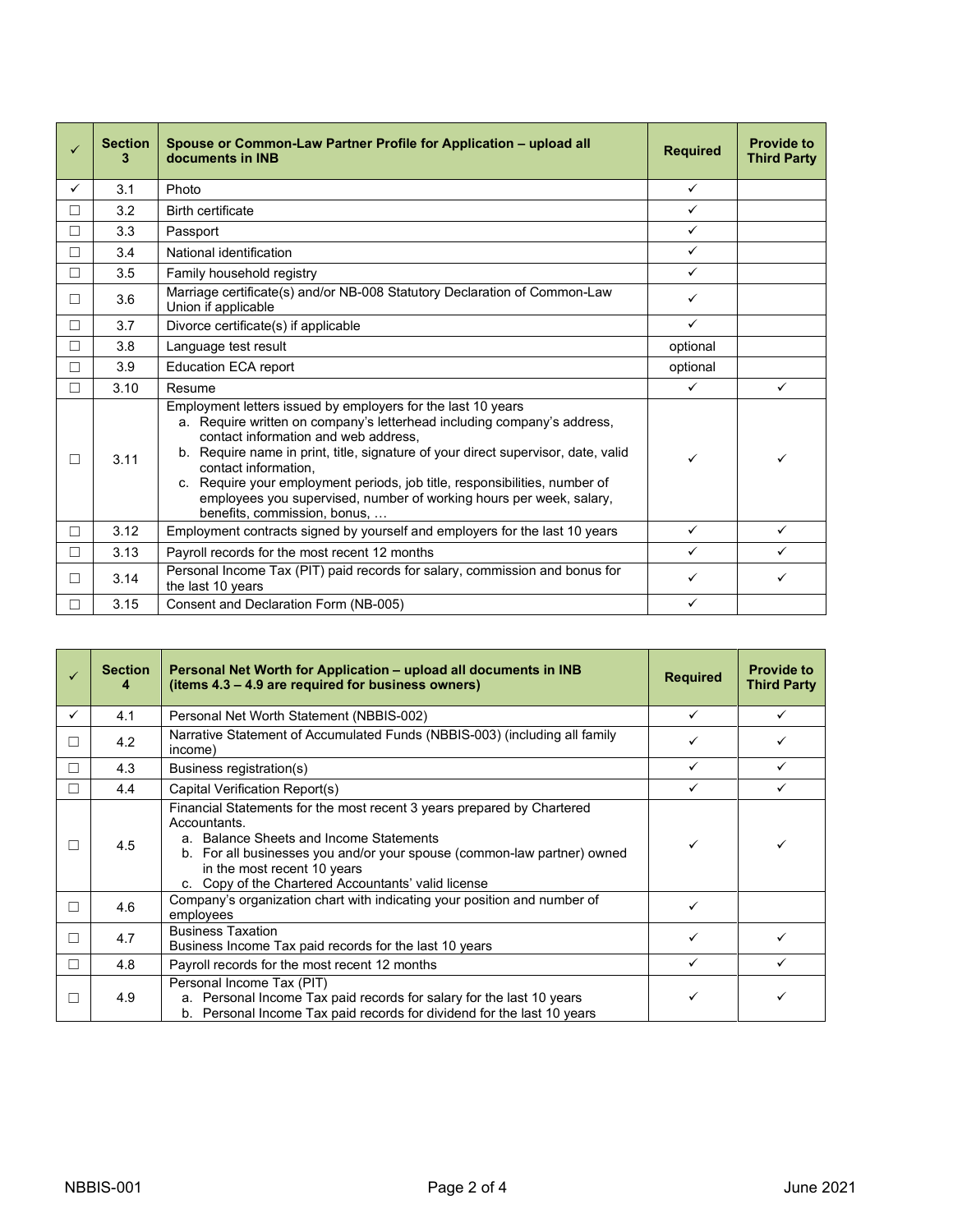| ✓      | <b>Section</b><br>5 | Documents for Third Party Personal Net Worth Verifiers<br>Report must be completed in 90 days from the date ITA was issued                                                                                                                                                                         | <b>Required</b> |
|--------|---------------------|----------------------------------------------------------------------------------------------------------------------------------------------------------------------------------------------------------------------------------------------------------------------------------------------------|-----------------|
| ✓      | 2.11                | Resume (Principal Applicant)                                                                                                                                                                                                                                                                       | ✓               |
| $\Box$ | 2.12                | Employment letters issued by employers for the last 10 years (see detail in Section 2)                                                                                                                                                                                                             |                 |
| $\Box$ | 2.13                | Employment contracts signed by yourself and employers for the last 10 years                                                                                                                                                                                                                        | ✓               |
| $\Box$ | 2.15                | Payroll records for the most recent 12 months                                                                                                                                                                                                                                                      | ✓               |
| $\Box$ | 2.16                | Personal Income Tax (PIT) paid records for salary, commission and bonus for the last 10<br>years                                                                                                                                                                                                   | $\checkmark$    |
| $\Box$ | 3.10                | Resume (Spouse or Common-Law Partner)                                                                                                                                                                                                                                                              | ✓               |
| □      | 3.11                | Employment letters issued by employers for the last 10 years (see detail in Section 3)                                                                                                                                                                                                             | ✓               |
| □      | 3.12                | Employment contracts signed by yourself and employers for the last 10 years                                                                                                                                                                                                                        | ✓               |
| $\Box$ | 3.13                | Payroll records for the most recent 12 months                                                                                                                                                                                                                                                      | ✓               |
| $\Box$ | 3.14                | Personal Income Tax (PIT) paid records for salary, commission and bonus for the last 10<br>years                                                                                                                                                                                                   | ✓               |
| □      | 4.1                 | Personal Net Worth Statement (NBBIS-002)                                                                                                                                                                                                                                                           | ✓               |
| □      | 4.2                 | Narrative Statement of Accumulated Funds (NBBIS-003) (including all family income)                                                                                                                                                                                                                 | ✓               |
| $\Box$ | 4.3                 | Business registration(s)                                                                                                                                                                                                                                                                           | ✓               |
| $\Box$ | 4.4                 | Capital Verification Report(s)                                                                                                                                                                                                                                                                     | ✓               |
| ▣      | 4.5                 | Financial Statements for the most recent 3 years prepared by Chartered Accountants.<br>d. Balance Sheets and Income Statements<br>e. For all businesses you and/or your spouse (common-law partner) owned in the most<br>recent 10 years<br>Copy of the Chartered Accountants' valid license<br>f. | ✓               |
| $\Box$ | 4.6                 | Company's organization chart with indicating your position and number of employees                                                                                                                                                                                                                 | ✓               |
| □      | 4.7                 | <b>Business Taxation</b><br>Business Income Tax paid records for the last 10 years                                                                                                                                                                                                                 | ✓               |
| □      | 4.8                 | Payroll records for the most recent 12 months                                                                                                                                                                                                                                                      | ✓               |
| □      | 4.9                 | Personal Income Tax (PIT)<br>c. Personal Income Tax paid records for salary for the last 10 years<br>d. Personal Income Tax paid records for dividend for the last 10 years                                                                                                                        | ✓               |
| $\Box$ | 5.1                 | <b>Bank Information - Current Accounts</b>                                                                                                                                                                                                                                                         | ✓               |
| П      | 5.2                 | Bank information - Fixed Term Deposits                                                                                                                                                                                                                                                             | ✓               |
| П      | 5.3                 | Pension and Life Insurance                                                                                                                                                                                                                                                                         | ✓               |
| П      | 5.4                 | Publicly traded stocks and other investment assets                                                                                                                                                                                                                                                 | ✓               |
| П      | 5.5                 | Other personal assets, income, gain                                                                                                                                                                                                                                                                | ✓               |
| $\Box$ | 5.6                 | Real property assets (ownership certificates, purchase and sale agreements, appraisal<br>reports)                                                                                                                                                                                                  | ✓               |
| $\Box$ | 5.7                 | Long-term liabilities (longer than one year)                                                                                                                                                                                                                                                       | ✓               |
| □      | 5.8                 | Short-term liabilities (short than or equal to one year)                                                                                                                                                                                                                                           | ✓               |
| П      | 5.9                 | Inheritance, donation and gifts from family                                                                                                                                                                                                                                                        | $\checkmark$    |